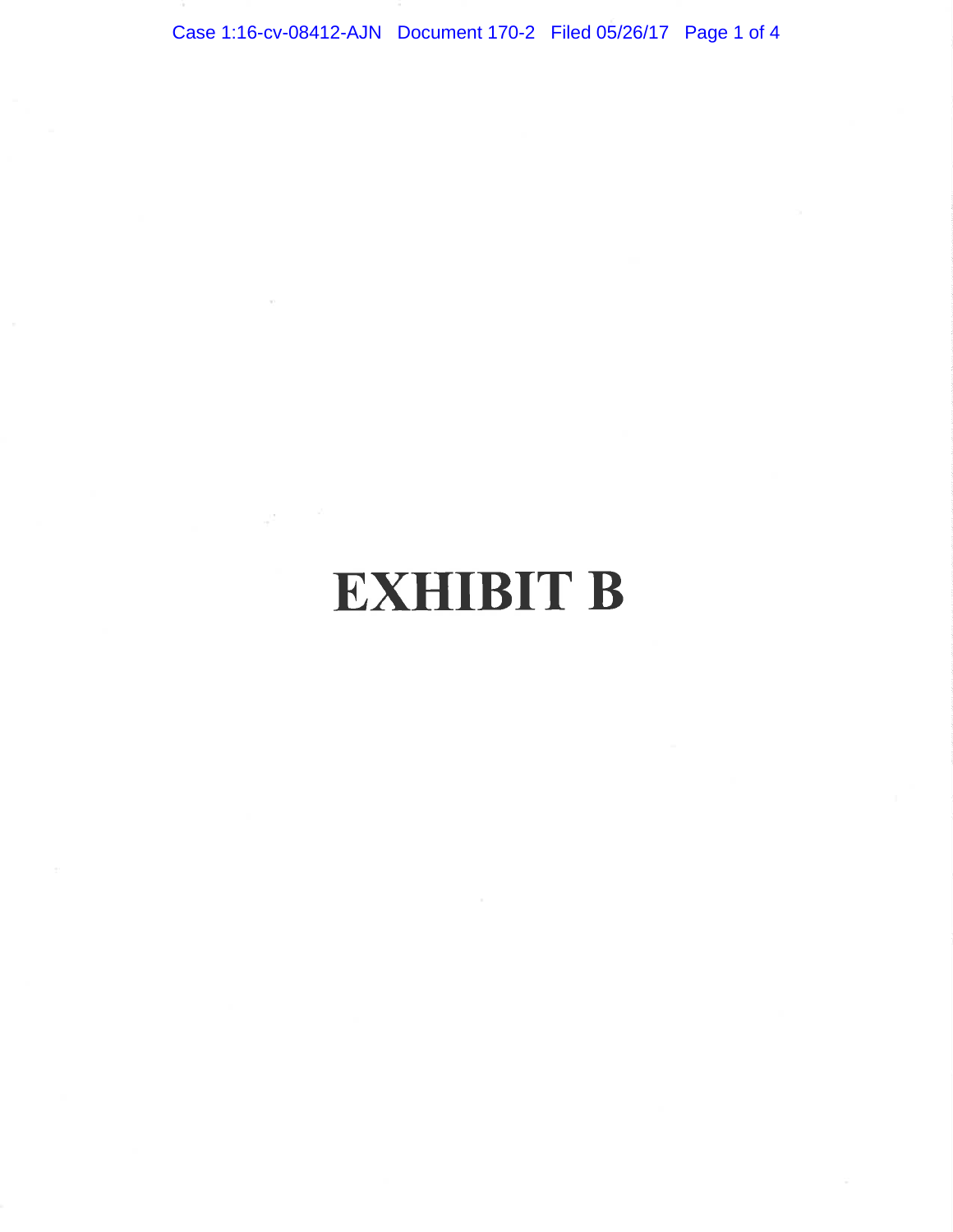

### **CONTACT**

P: 631-470-6838

1985 Marcus Ave Lake Success, NY 11042

stephen.cirami @gardencitygroup.com

**Admissions:** Florida State Bar New York State Bar

**Education:** Duke University, J.D., cum laude

State University of New York at Albany, B.A., Psychology

## Stephen Cirami Executive Vice President and Chief Operating Officer

#### **Executive Summary:**

Stephen Cirami is a nationally renowned expert on all aspects of class action legal notice and administration. Over the past 12 years at GCG he has effectuated hundreds of notice programs, and has helped design dozens of others in his handling a wide range of historic complex legal administrations. Mr. Cirami consults frequently with plaintiff and defense counsel, as well as government agencies, to design notice programs that meet their specific needs and circumstances, and has particular expertise identifying solutions for cases requiring specialized class member identification demands.

#### **Notice Programs Effectuated:**

o *In Re Royal Ahold Securities and ERISA Litigation*; Case No. 03-MD-01539-CCB; District of Maryland Northern Division; Hon. Catherine C. Blake; Settlement Fund - \$1.1 billion

> *"Yes, I agree. I think, Mr. Cirami, you certainly have been doing everything you can to reach as many claimants as possible, and I appreciate it. It's a very difficult, very difficult and time-consuming process."*

> *"I appreciate the team of … settlement administrators … who have managed this process so well."*

> > - - *Hon. Catherine C. Blake, U.S. District Judge, District of Maryland*

o *In Re Initial Public Offering Securities Litigation*; Case No. 21-MC-92; Southern District of New York; Hon. Shira Scheindlin; Settlement Fund - \$586 million

> *GCG is complying with its typical procedures for claims administration and is going above and beyond its usual practices due to the size of the class in this action."*

- - *Hon. Shira A. Scheindlin, U.S. District Judge, Southern District of New York* 

- o *In Re WorldCom Securities Litigation*; Case No. 02-cv-3288; Southern District of New York; Hon. Denise L. Cote; Settlement Fund - \$6.13 billion
	- o Notice materials disseminated to nearly 4 million recipients three times due to various partial settlements.
- o *In Re Tyco International LTD., Securities Litigation*; Case No. 02-md-1335; District of New Hampshire; Hon. Paul Barbadoro; Settlement Fund - \$3.2 billion
- o *In Re Bank of America Corp. Securities Derivative & ERISA Litigation*; Case No. 09-md-2058; Southern District of New York; Hon. P. Kevin Castel; Settlement Fund - \$2.425 billion
	- o 3.4 million notices mailed
- o *In Re Nortel Securities Litigation I and II*; Case No. 01-cv-1855; Southern District of New York; Hon. Richard M. Berman and In Re Nortel Securities Litigation II; Case No. 05-MD-1659; Southern District of New York; Hon. Loretta A. Preska Settlement Fund - \$2.4 billion
	- $\circ$  More than 2.3 million notices mailed to class members in the United States. Canada and around the globe.
- o *In Re Citigroup Inc. Bond Litigation*; Case No. 08-cv-9522; Southern District of New York; Hon. Sidney H. Stein; Settlement Fund - \$730 million
- o *In re Wachovia Preferred Securities and Bond/Notes Litigation*; Case No. 09-cv-6351; Southern District of New York; Hon. Richard J. Sullivan; Settlement Fund - \$627 million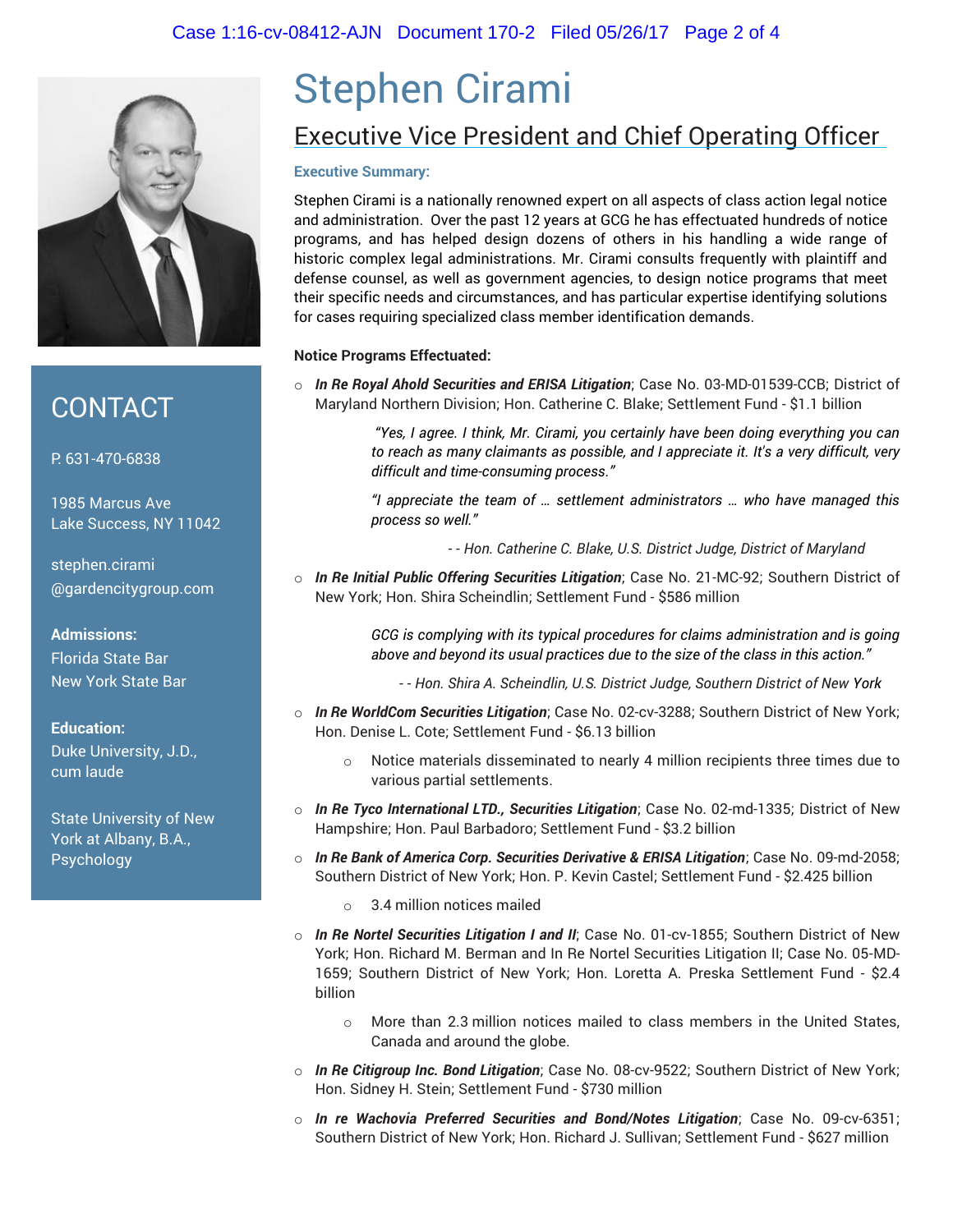#### Case 1:16-cv-08412-AJN Document 170-2 Filed 05/26/17 Page 3 of 4

- o *In re Citigroup Inc. Securities Litigation*; Case No. 07-cv-9901; Southern District of New York; Hon. Sidney H. Stein; Settlement Fund - \$590 million
	- Mailed more than 2.4 million claim packets
- o *In Re Lucent Technologies, Inc. Securities Litigation*; Case No. 00-cv-621; District of New Jersey; Hon. Joel A. Pisano; Settlement Fund - \$517 million
- o *Countrywide MBS Settlement*; Case No. 10-cv-00302; Central District of California; Hon. Mariana R. Pfaelzer; Settlement Fund - \$500 million
- o *In Re Bristol Myers Squibb Securities Litigation (2004 litigation)*; Case No. 02-cv-2251; Southern District of New York; Hon. Loretta A. Preska; Settlement Fund - \$750 million
- o *In Re Delphi Corporation Securities Litigation*; Case No. 05-MD-1725; Eastern District of Michigan Southern Division; Hon. Gerald E. Rosen; Settlement Fund - \$295.1 million
- o *In Re Global Crossing Ltd. Securities Litigation*; Case No. 02-cv-910; Southern District of New York; Hon. Gerald E. Lynch; Settlement Fund - \$446 million

#### **Expert Witness:**

- o *Estate of Mikulski v. Cleveland Electric Illuminating Co., Estate of Mikulski v. Centerior Energy Corp. et al, Estate of Mikulski v. Toledo Edison Co.* 
	- $\circ$  Currently serving as an expert witness concerning the reasonable identification of class members, and notice and administration procedures.

#### **Pre-settlement/Pre-notice Affidavits & Declarations:**

- o *In re Longtop Financial Technologies Limited Securities Litigation: Case No. 11-cv-3658-SAS; Southern District of New York; Hon. Shira A. Scheindlin; Settlement Fund - \$2.3 million*
- o *In re HP Securities Litigation: Case No. 3:12-CV-05980-CRB; Northern District of California; Hon. Charles R. Breyer; Settlement Fund - \$100 million*
- o *In re Bank of New York Mellon Corp. Forex Transactions Litigation: Case No. 12-MD-2335 (LAK) (JLC); Southern District of New York; Hon. Lewis A. Kaplan; Settlement Fund - \$335 million*
- o *Bennett v. Sprint Nextel Corporation: Case No. 2:09-cv-02122-EFM-KMH; District of Kansas; Hon. Eric F. Melgren; Settlement Fund - \$131 million*
- o *In re Prograf (Tacrolimus) Antitrust Litigation: Case No. MDL No. 22242; District of Massachusetts*
- o *Erickson v. Corinthian Colleges, Inc.: Case No. 2:13-cv-07466-GHK-PJW; Central District of California; Hon. George H. King; Settlement Fund - \$3.5 million*